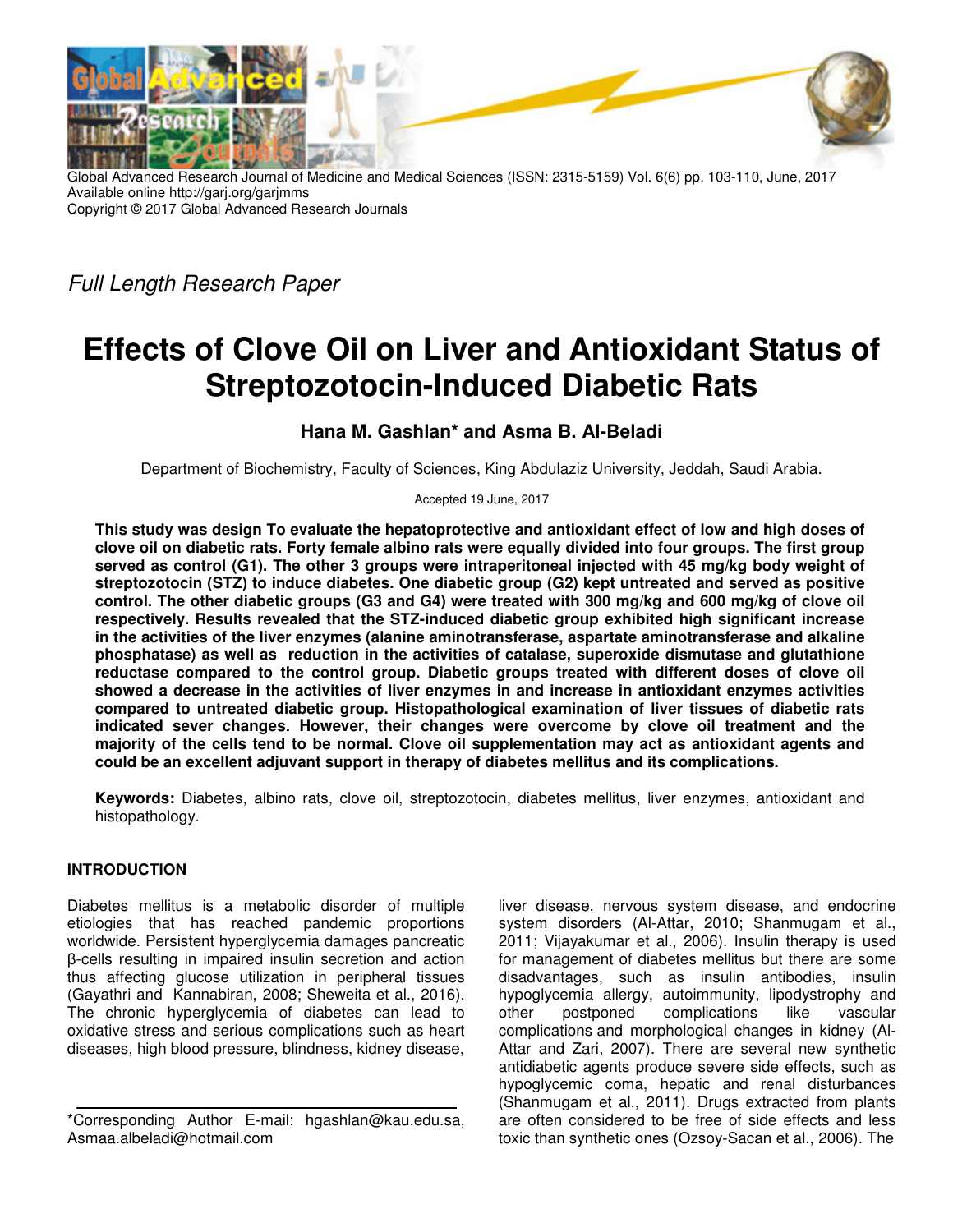antidiabetic effects of these plants is the capability to restoring the function of pancreatic β-cells by making a rise in insulin production or by facilitation of metabolites in insulin dependent processes or by inhibiting the intestinal absorption of glucose (Narasimhulu et al., 2014). Syzygium aromaticum (cloves) are the aromatic dried flower buds of a tree belonging to the family Myrtaceae (Alma et al., 2007). The essential oil isolated from clove is widely used due to their medicinal properties (Ramadan et al., 2013). Clove considered one of the richest plants of phenolic compounds and has great potential for pharmaceutical, food, cosmetic and agricultural uses. Meanwhile flavonoids are able to counteract the damaging effects of oxidative stress and decrease xenobiotic-induced liver toxicity in animals, cooperating with natural systems like endogenous protecting antioxidant enzymes, clove shows antioxidant properties and its extracts could be used as food antioxidants (Kadarian et al., 2002; Cortés-Rojas et al., 2014).This study aims to investigate the effect of different doses of clove oil on the activities of liver enzymes and the status of antioxidant defense system in streptozotocin-induced diabetic rats.

## **MATERIALS AND METHODS**

## **Experimental Animals**

Forty female albino rats (Wistar strain), weighing 230-273 g, were obtained from the Animal Experimental Unit of King Fahad Medical Research Center, King Abdulaziz University, Jeddah, Saudi Arabia. The rats were kept in special cages at  $(24± 3 °C)$  and humidity  $(60%)$  under 12 hour cycles of dark and light. Rats were supplied with standard pellet chow with free access to water for one week before the experiment for acclimatization. Animal handling was performed in accordance with the guidelines provided and approved by the Experimental Animal Laboratory Committee of the King Abdulaziz University, Faculty of Science.

## **Chemicals**

Streptozotocin was purchased from Sigma-Aldrich Chemical Co (St. Louis, MO). Alanine aminotransferase (ALT), aspartate aminotransferase (AST) and alkaline phosphatase (ALP) were purchased from Dimension Company (DAD BEHRING Company, USA).Superoxide dismutase (SOD) was purchased from Cayman Chemical Company, (Ann Arbor, MI, USA). Clove oil was purchased from local market in Jeddah.

## **METHODS**

# **Induction of Diabetes Mellitus by Streptozotocin**

The experimental animals were fasted for 10 hours followed by a single intraperitoneal injection of freshly prepared STZ (Sigma, USA) at the dose of 45mg/kg body weight dissolved in 50 mM citrate buffer (pH 4.5) according to (Al-Attar, 2010). Animals were given free access to food and water. After 4 days, the fasting blood glucose levels taken from tail were measured by using a portable glucometer (Accu-Chek, Roch, Germany) in order to confirm the diabetes. Animals with blood glucose levels more than 250 mg/dl were considered diabetic and used for the experiment according to Almohammadi et al. (2013).

## **Experimental design**

Forty female albino rats (Wistar strain) were randomly divided into four groups (n=10/group) as follows: **Group one (G1):** normal control rats. Rats of this group receive normal commercial chow diet. **Group two (G2)**: non treated diabetic rats. Rats of this group was ip injected with 45mg⁄kg body weight of STZ. **Group three (G3):** diabetic rats treated with 300 mg⁄kg clove oil daily for six weeks. **Group four (G4):** diabetic rats treated with 600 mg⁄kg clove oil daily for six weeks. Rats were weighed at the start and at the end of the experimental period.

## **Biochemical assay**

#### **Measurement of serum insulin and blood glucose levels**

At the end of the experimental period, rats were fasted for 10 hours, water was not constrained, and then blood samples were withdrawn under diethyl ether anesthesia from retro-orbital from the inner canthus of eye using capillary tubes (Micro Hematocrit Capillaries, Mucaps). Serum was separated and stored at -80° C until biochemical analysis. Serum was used for the measurement of glucose, insulin and the activities of ALT, AST and ALP.

#### **Tissue preparation and measurement of antioxidant and lipid peroxidation parameters**

After samples collection, rats were sacrificed under ether anesthesia and the liver was removed immediately for the homogenate and histological study. 0.5g of the liver was homogenized in 5ml of ice cold distilled water. The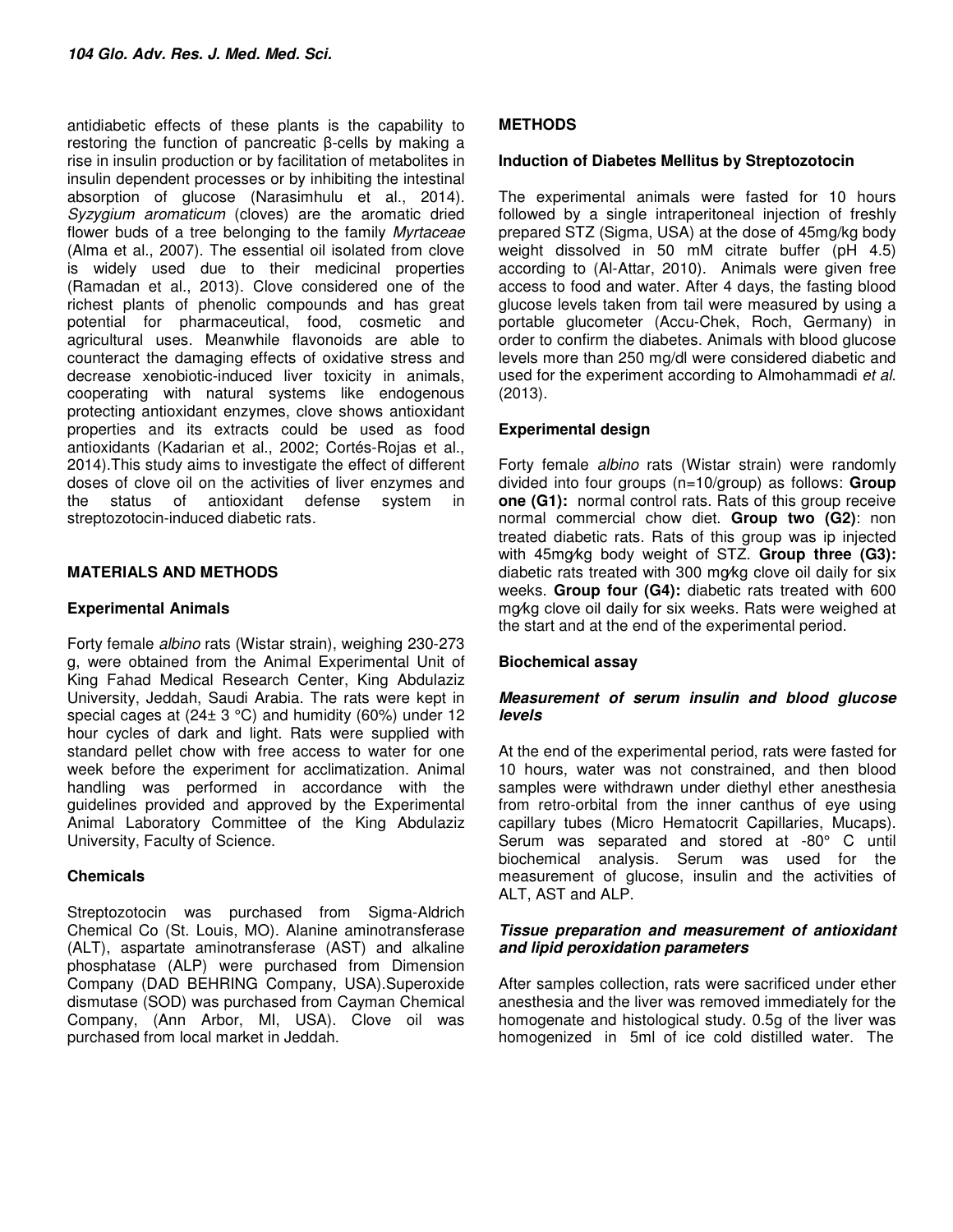homogenates were centrifuged at 3000 rpm for 15 minutes at 4ºC using cold centrifuge. The supernatants were collected and aliquoted and stored at -20°C pending assay. The homogenate was used for detecting catalase (CAT) and glutathione reductase (GR) activities. To detect superoxide dismutase (SOD) in the tissue the same procedure was followed except the liver tissue was homogenated in 5 ml of HEPS buffer (Fayed, 2013).Cayman's assay kits were used for determination of SOD.

Catalase activity was assayed in tissue liver homogenate by kinetic assay according to (Lubinsky and Bewley, 1979). This reaction can be followed spectrophotometrically by measuring the decrease in the absorbance at 240 nm for 3 minutes due to the decomposition of  $H_2O_2$  Catalase activity was calculated using molar extinction coefficient for hydrogen peroxide  $(0.041 \mu \text{mol}^{-1} \text{cm}^{-1})$  by applying the equation of John (1992). One unit of the enzyme activity is defined as the amount of enzyme that catalyzes the decomposition of one  $\mu$ mol of H<sub>2</sub>O<sub>2</sub> / min /mg protein. Glutathione reductase was assayed in tissue liver homogenate by kinetic assay. This reduction can be followed spectrophotometrically by measuring the decrease in the absorbance at 340 nm for 3 minutes due to the oxidation of NADPH to NADP<sup>+</sup> (Erden and Bor, 1984). GR activity was calculated using molar extinction coefficient for NADPH (6.22  $\mu$ mol<sup>-1</sup>cm<sup>-1</sup>) by applying the equation of John (1992). Malondialdehyde (MDA) was determined in liver tissue homogenate by colorimetric assay according to Ruiz-Larrea et al. (1994) and calculated using coefficient of MDA 1.56  $\times$  105 / M / cm according to Buege and Aust (1978).

#### **Histopathological Examination**

Theliver was excised and placed in 10% neutral buffered formalin. The fixed tissues were then trimmed, washed with ice saline and dehydrated in ascending grades of isopropyl alcohol and cleared in xylene. The wax impregnated tissues were embedded in paraffin blocks using the same grade wax, the paraffin blocks were cut with rotary microtome at 3-5µ thickness. The sections were floated on a tissue floatation bath at 40°C and taken on glass slides. The sections were then melted in an incubator at 60°C and after 5 minutes the sections were allowed to cool and stained with Hematoxylen and Eosin according to Bancroft and Cook (1998) examined microscopically.

#### **Statistical analysis**

All values were expressed as mean ± standard error  $(\overline{X} \pm \overline{S}E)$ . Statistical analyses were performed with one-way analysis of variance (ANOVA) test and independent sample t-test using MegaStat Excel (version

10.3, Butler University). Differences were considered significant when probability value less than 0.05

## **RESULTS**

#### **Effect of Clove Oil on Serum Levels of Glucose and Insulin**

After six weeks of experiment, fasting blood glucose levels were obtained from all groups. In (Table 1) glucose levels in diabetic rats (G2) showed a very highly significant increase (P<0.0001) with respect to control group (G1). On the other hand, glucose levels in diabetic groups treated with 300 mg\kg (G3) and 600 mg\kg (G4) of clove oil showed highly significant decrease (P<0.0001) when comparison with diabetic group (G2). The levels of glucose improved significantly in diabetic groups after six weeks of treatment with clove oil. In concomitant to glucose results, insulin levels showed very highly significant reduction (P<0.0001) in diabetic group (G2) as compare to control group (G1). While the levels of insulin in both treated diabetic groups G3 and G4 were found to be restored to normal level as comparison to diabetic group (G2).

#### **Effect of Clove Oil on the Activities of Liver Enzymes in Serum**

Table 2 demonstrated the effect of clove oil on the activities of ALT, AST and ALP. There was a very highly significant increase (P<0.0001) in ALT serum level in diabetic group (G2) as compared to control group (G1). In diabetic groups G3 and G4 treated with 300 mg\kg and 600 mg\kg of clove oil respectively there were very highly significant decrease (P<0.0001) in ALT levels as compared to untreated diabetic group (G2). Serum levels of AST in diabetic group (G2) were significantly higher (P<0.0001) than control group (G1). AST levels in diabetic rats treated with 300 mg\kg (G3) and 600 mg\kg (G4) of clove oil were significantly (P<0.0001) lower than diabetic group (G2). Serum levels of ALP in diabetic group (G2) showed significant elevation (P<0.0001) as compared to control group (G1). Serum ALP levels were significantly decrease (P<0.0001) in both treated diabetic groups G3 and G4 as compared to diabetic group (G2)

#### **Effect of Clove Oil on the Activity of Lipid Peroxidation and Antioxidant Enzymes in Liver Tissue**

The biochemical changes of lipid peroxidation and antioxidant enzymes were studied on liver Tissue of rats (Table 3). There was a very highly significant increase (p<0.0001) in MAD level in diabetic group (G2) as compared to control group. After treatment diabetic groups (G3 and G4) with clove oil there was very highly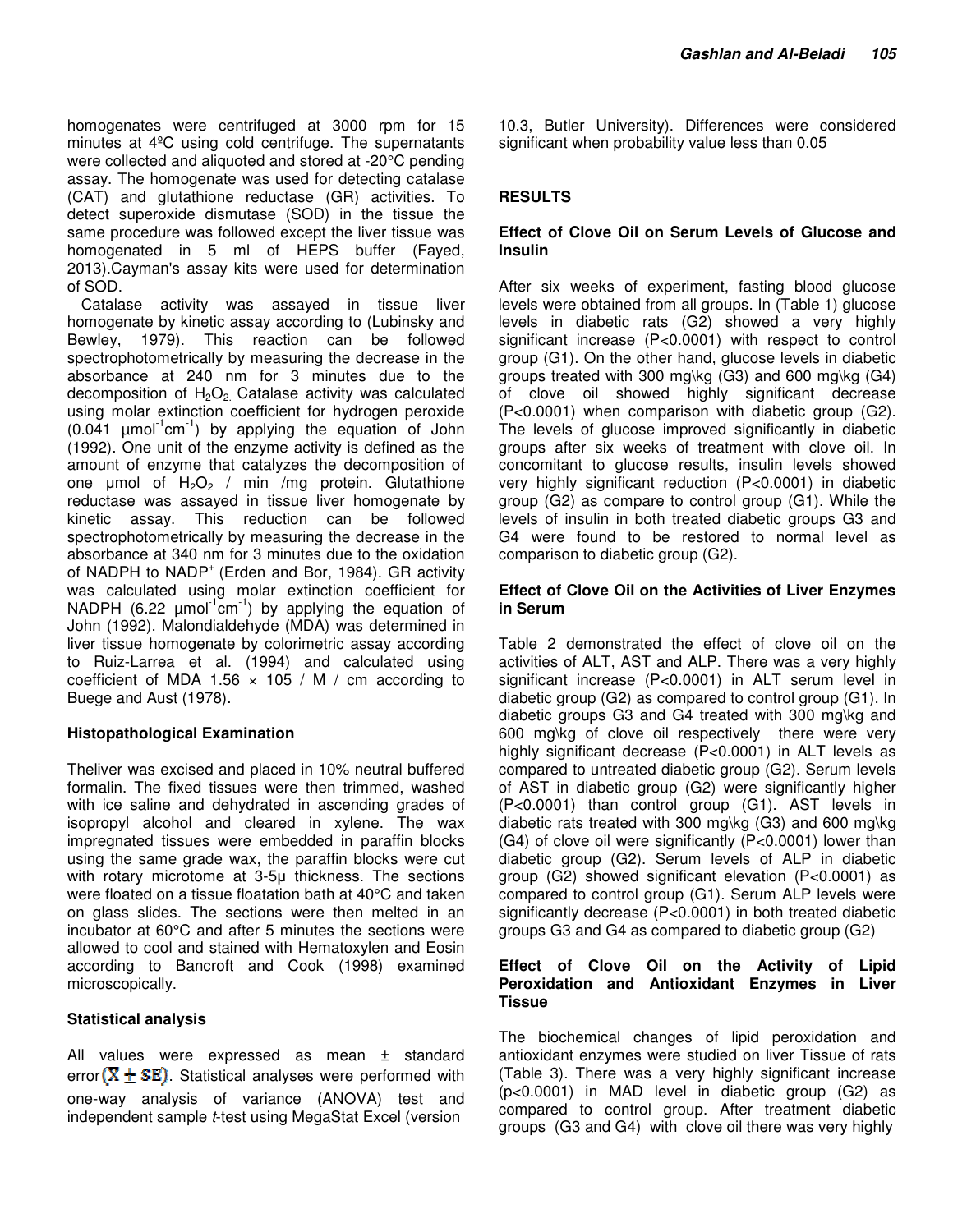| <b>Table 1.</b> Effect of Clove Oil on Serum Glucose and Insulin.( $X \pm SE$ ) |  |
|---------------------------------------------------------------------------------|--|

| Groups<br><b>Parameters</b> | G1              | G <sub>2</sub>              | G <sub>3</sub>                | G4                       |
|-----------------------------|-----------------|-----------------------------|-------------------------------|--------------------------|
| Glucose mg\dl               | $90.5 \pm 3.0$  | a<br>$***$<br>450±3.2       | b<br>$***$<br>$163.2 \pm 2.7$ | $***$<br>$161.5 \pm 3.1$ |
| Insulin ng\ml               | $1.68 \pm 0.07$ | a<br>$***$<br>$0.98 + 0.05$ | b<br>$***$<br>$1.39 \pm 0.08$ | b<br>$***$<br>1.55±0.12  |

G1= control group, G2= diabetic group, G3= diabetic group treated with 300mg\kg of clove oil. G4= diabetic group treated with 600mg\kg of clove oil.

\*P≤0.05 significant, \*\*P≤0.001 highly significant and \*\*\*P=0.000 very highly significant.

P value  $> 0.05$  = NS: non significant,.

**a :** Significant difference between G2 and G1.

**b :** Significant difference between diabetic treated groups (G3&G4) and G2.

| $\sim$ Groups<br><b>Parameters</b> | G <sub>1</sub> | G <sub>2</sub>   | G <sub>3</sub> | G <sub>4</sub> |
|------------------------------------|----------------|------------------|----------------|----------------|
|                                    |                | a<br>$***$       | b<br>$***$     | b<br>$***$     |
| ALT U\L                            | 28.40±0.98     | $130.3 \pm 1.53$ | 88.20±2.81     | 77.12±1.91     |
|                                    |                | a<br>$***$       | b<br>$***$     | b<br>$***$     |
| AST U\L                            | 78±1.62        | 139.6±1.23       | 116±1.26       | 106.80±1.91    |
|                                    |                | a<br>$***$       | b<br>$***$     | h<br>$***$     |
| ALP U\L                            | 85.31±2.15     | 130.7±2.15       | 93±1.10        | 92±1.42        |

**Table 2.** Effect of Clove Oil on the Activities of ALT, AST and ALP in Serum ( $\overline{X}$   $\pm$  SE).

G1= control group, G2= diabetic group, G3= diabetic group treated with 300mg\kg of clove oil.

G4= diabetic group treated with 600mg\kg of clove oil.

\*P≤0.05 significant, \*\*P≤0.001 highly significant and \*\*\*P=0.000 very highly significant.

P value  $> 0.05$  = NS: non significant,.

**a :** Significant difference between G2 and G1.

**b :** Significant difference between diabetic treated groups (G3&G4) and G2.

significant decrease (p<0.0001) in MAD levels as compared to untreated diabetic group. The results of CAT, SOD and GR activities are shown in Table 3. There was a very highly significant decrease (P<0.0001) in catalase activity in diabetic group (G2) as compared to control group (G1). While, there were a very highly significant increase (P<0.0001) in treated diabetic groups (G3 and G4) as compared to untreated diabetic group. A very highly significant decrease (P<0.0001) was found in SOD activity in diabetic group (G2) as compared to control group (G1). No significant change was found in SOD activity in treated diabetic group (G3) whereas a highly significant increase (P<0.0001) in treated diabetic group (G4) as compared to untreated diabetic group (G2). Diabetic group (G2) showed a highly significant decrease (P<0.0001) in GR activity as compared to control group. There were significant increase (P<0.01) in diabetic groups (G3)treated with 300mg\kg and (G4) after treated with 600mg\kg of clove oil as compared to untreated diabetic group (G2).

#### **Histopathological Investigation of LiverTissues**

A section of the liver tissue from the control group has showed the normal histological structure of hepatic lobule and central vein without alterations as shown in Figure 1(A). Additionally, the hepatocytes were arranged in the form of branching cords and appeared irregular polygonal or polyhedral shaped cells typically with single, central, large vesicular nucleus. Some binucleated cells were occasionally observed, occupying a central position of the hepatocytes. The cord separated by blood sinusoids and radiated from the central vein. In contrast, the liver tissue of the diabetic group, exhibited in Figure 1(B), has showed several alterations, including activation of Kupffer cells, formation of degenerated areas of destroyed hepatocytes that lost their normal characters and were fused together, presence of some vacuoles, markeddilation and congestion of hepatic sinusoids. Interestingly, liver tissue in diabetic groups treated with clove oil, displayed in Figures 2 exhibited apparent normal histological structure.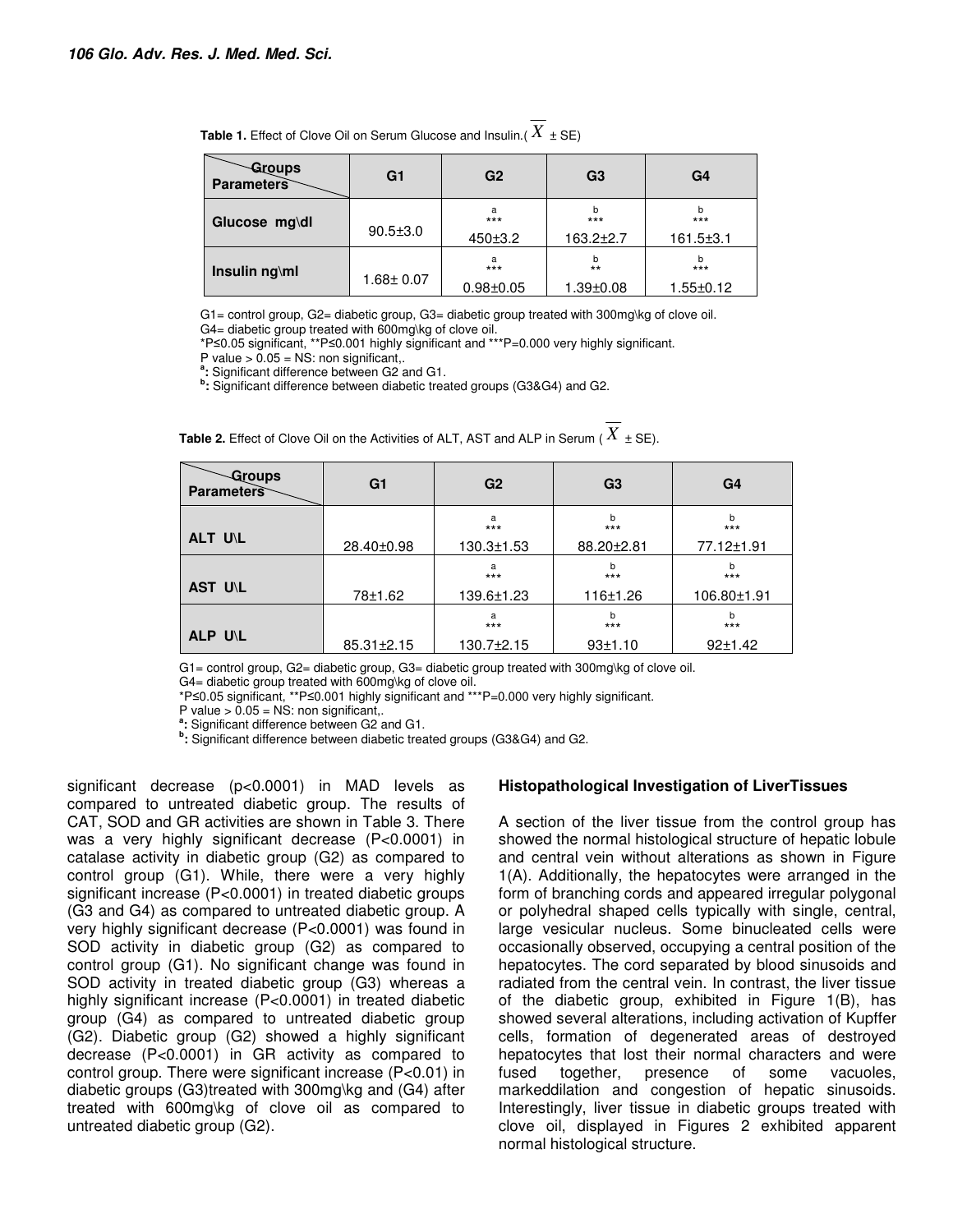| <b>Groups</b><br><b>Parameters</b>       | G <sub>1</sub>  | G <sub>2</sub>                | G <sub>3</sub>                | G4                              |
|------------------------------------------|-----------------|-------------------------------|-------------------------------|---------------------------------|
| <b>MAD</b><br>(Nmoles\g of tissue)       | $1.79 \pm 0.17$ | a<br>$***$<br>$3.01 \pm 0.13$ | NS.<br>$2.96 \pm 0.23$        | b<br>$\star$<br>$2.70 \pm 0.11$ |
| <b>CAT</b><br>(Mmoles\min\mg of protein) | $3.62 \pm 0.25$ | a<br>$***$<br>$1.44 \pm 0.07$ | h<br>$***$<br>$2.84 \pm 0.18$ | b<br>$***$<br>$2.96 \pm 0.14$   |
| <b>SOD</b><br>$(U\backslash ml)$         | $1.89 + 0.10$   | a<br>$***$<br>$0.53 \pm 0.06$ | <b>NS</b><br>$0.72 \pm 0.09$  | b<br>$***$<br>$1.06 \pm 0.19$   |
| <b>GR</b><br>(Nmoles\min\mg of protein)  | $2.58 \pm 0.10$ | a<br>$**$<br>$2.09 \pm 0.08$  | b<br>$***$<br>$2.62 \pm 0.17$ | b<br>$***$<br>$2.47 \pm 0.08$   |

**Table 3.** Effect of Clove Oil on lipid peroxidation and antioxidant enzymesin Liver Tissues. ( $\overline{X}$  ± SE)

G1= control group, G2= diabetic group, G3= diabetic group treated with 300mg\kg of clove oil.

G4= diabetic group treated with 600mg\kg of clove oil.

\*P≤0.05 significant, \*\*P≤0.001 highly significant and \*\*\*P=0.000 very highly significant.

P value  $> 0.05$  = NS: non significant,.

**a :** Significant difference between G2 and G1.

**b :** Significant difference between diabetic treated groups (G3&G4) and G2.





Figure 1. Photomicrographs of a section in the liver tissue of the A) control group showing normal structure, central vein (CV), normal arrangement of hepatic cords, normal blood sinusoids (S), hepatocytes (H) and Kupffer cells (KP), and B) diabetic group showing central vein (CV), congestion and dilation blood sinusoids (S), activation of Kupffer cells (KP), degeneration of some hepatocytes (H) and hepatocyte vacuolization (V) (H&E X 400).





**Figure 2.** Photomicrographs of a section in the liver tissue of the A) diabetic group treated with 300mg/kg of clove oil and B) diabetic group treated with 600mg/kg of clove oil showing less activation of Kupffer cells (KP) and absence of widen sinusoids (H&E X 400)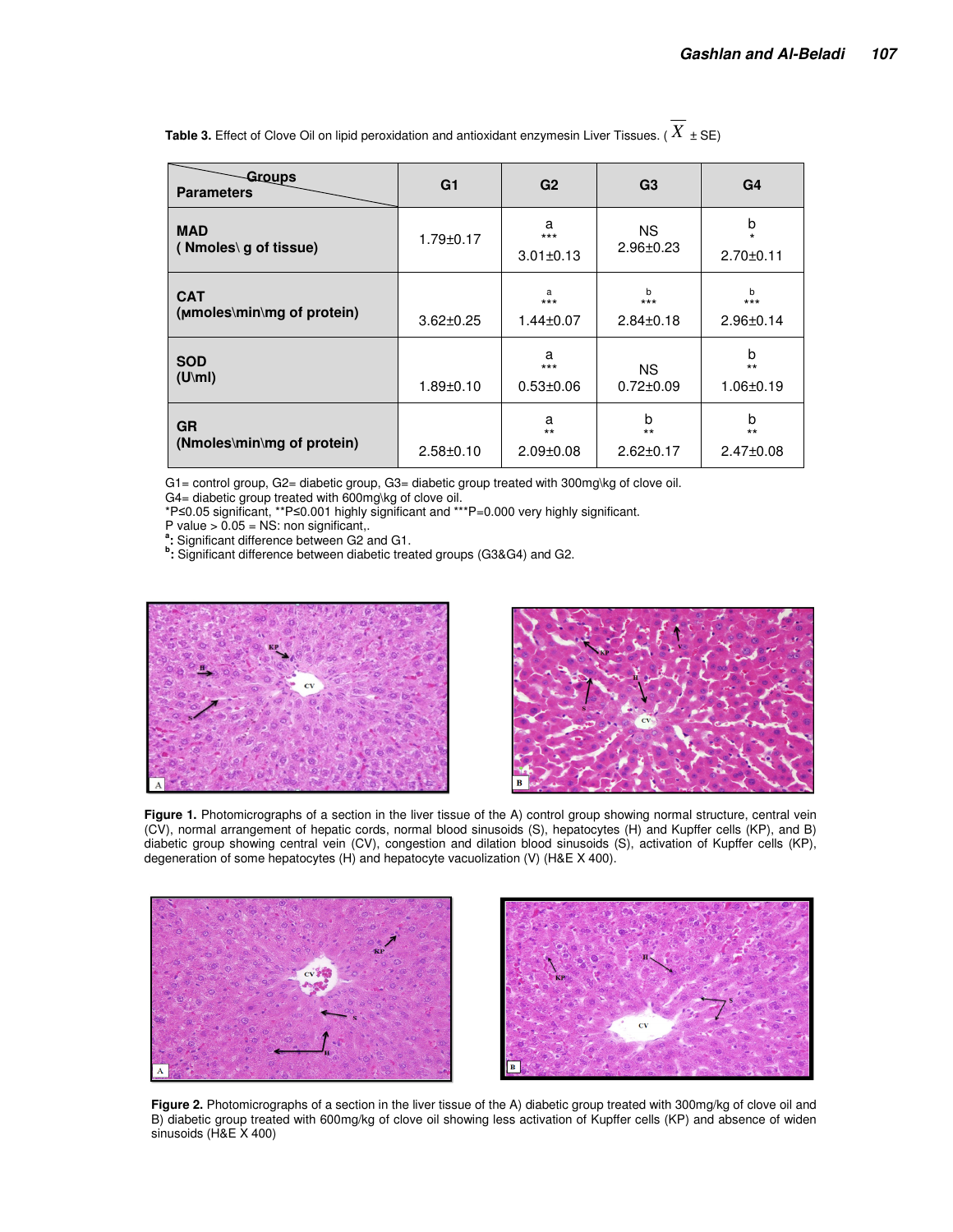## **DISCUSSION**

In the present study, a significant increase in the glucose level and remarkable decrease in serum insulin levels was found in STZ-induced diabetic rats. Similarly, in previous studies STZ induced diabetic rats caused an increase in serum glucose level accompanied by a decrease in serum insulin levels (Aydin et al., 2012). Daniel et al. (2015) reported that fasting hyperglycemia caused decrease in serum insulin levels may due to the damage caused by STZ of β cells in the islets of Langerhans. Treatment of diabetic rats with different doses of clove oil exhibited remarkable improvement in glucose concentration and insulin levels when compared with untreated diabetic group (Basha and Sankaranarayanan, 2015). Chaudhry et al. (2013) explained glucose lowering effect of clove by stimulation of functioning pancreatic β-cells, to increase the release of insulin, or may be due to regeneration of β-cells.

 Liver as an insulin-dependent tissue plays a vital role in the metabolism of glucose and other substances. The damage of liver cells cause a leakage of the contents out of the tissue into the blood stream (Ozsoy-Sacan et al., 2006) Aminotransferases, such as alanine ALT and AST serve as a marker of hepatocyte injury by measuring the concentration of intracellular hepatic enzymes which leaked into the circulation (Hadi Salih, 2013). Agbaje et al.(2010) stated that ALT is the enzyme produced inside the hepatocytes, recording rises in case of liver cells inflammation or cell death. In the current study, there were very highly significant increases in serum levels of ALT, AST and ALP in STZ- induced diabetic rats which indicate hepatocellular injury. A similar results was reported by Schmatz et al. (2012) who found that STZinduced diabetic rats in a dose level of 55 mg/kg had elevation in serum levels of ALT and AST. Srinivasan et al.(2013) revealed that the activity of ALT, AST and ALP enzymes increase in rats injected with STZ. The outflow of liver enzyme markers into the blood stream could be an indication of hepatic damage. Elevation of ALT activity is more associated with necrotic state while the increase of AST activity is an index of hepatocellular injury in rats (Adefegha et al., 2014). The increase of the activity of ALP in serum is a marker of leakage of the enzyme from the liver cytosol into the blood circulation which gives an indication on the hepatotoxic effect of streptozotocin (Mansour et al., 2002). In the current study a decrease in serum levels of liver enzymes concentration (ALT, AST and ALP) was registered in diabetic groups after treated with clove oil (300 and 600 mg/kg) as compared to untreated diabetic group. Several studies demonstrated that there was a decrease in liver enzymes in diabetic rats treated with clove oil when compared with untreated diabetic rats (Al-Attar and Zari, 2007; Hassanen, 2010). The decrease in ALP activity in diabetic rats giving clove oil show that clove oil prevented liver damage (Hassanen, 2010). Abozid and EL-Sayed (2013) revealed

that hepatoprotective action of clove may be due to flavonoids and polyphenolic compounds.

Hyperglycemia induces oxidative stress may be accompanying with elevation of lipid peroxidation which lead to the development of diabetic complications (Kota et al., 2012). Oxidative stress cause damage of cellular membranes and cause changes in the functional and structural integrity of subcellular organelles which may cause various complications in diabetis (Guven et al., 2006). Schmatz et al.(2012)stated that the increase of oxidative stress in the cell as a result of the depletion of antioxidant defense systems increase lipid peroxidation in diabetic conditions. In the present study, STZ-induced diabetic rats showed a very highly significant decrease in the activity of CAT, SOD and GR enzymes and elevation in malondialdehyde activity. Corroborating to our results, Schmatz et al. (2012) demonstrated that the activity of the antioxidant enzymes, such as SOD and CAT are reduced in tissues of diabetic rats. Adefegha *et al.*(2014) stated that antioxidant enzymes superoxide dismutase, catalase and glutathione reductase can inhibit free radical production and scavenging initiating radicals chelating the transition metal catalysts, breaking chain reactions, reducing concentration. Maritim et al.(2003) reviewed in detail that diabetes has multiple effects on the protein levels and activity of these enzymes, which further augment oxidative stress by causing a suppressed defense response. One possible mechanism for the reduction of SOD and CAT activities may be due to the excess of free radicals and by non-enzymatic glycation due to hyperglycemia (Schmatz et al., 2012). In addition, Yilmaz et al. (2004) exhibited that rat injected with STZ has been shown a marked decrease in SOD and CAT enzyme activities in the hepatic tissues. After treating the diabetic rats with (300 and 600 mg/kg) of clove oil, the results of our study showed an increase in the activity of antioxidant enzymes. In agreement with our study, Shukri et al.(2010) reported that clove supplements restored the antioxidant enzyme levels significantly. In addition, Saad et al.(2015) observed that plants rich with phenolic compounds can act as singlet oxygen scavengers ,reducing agents and hydrogen atom donators with stabilization of the generated free radicals forming stable compounds that do not proliferate or start oxidation. In particular, SOD enzyme catalyzes the reduction of the superoxide radical to hydrogen peroxide keeping the intracellular steady state concentrations of superoxide radical low. Simultaneously, CAT enzyme decomposes the produced  $H_2O_2$ thus, protects the tissue from highly reactive hydroxyl radicals (Saad et al., 2015). Meanwhile, GR regenerates glutathione that is used as a hydrogen donor by glutathione peroxidase during the elimination of hydrogen peroxide.

In the current study, the histological results showed that liver tissues in STZ-induced diabetic rats had several alterations including activation of Kupffer cells, several hepatocytes were fused together forming degenerated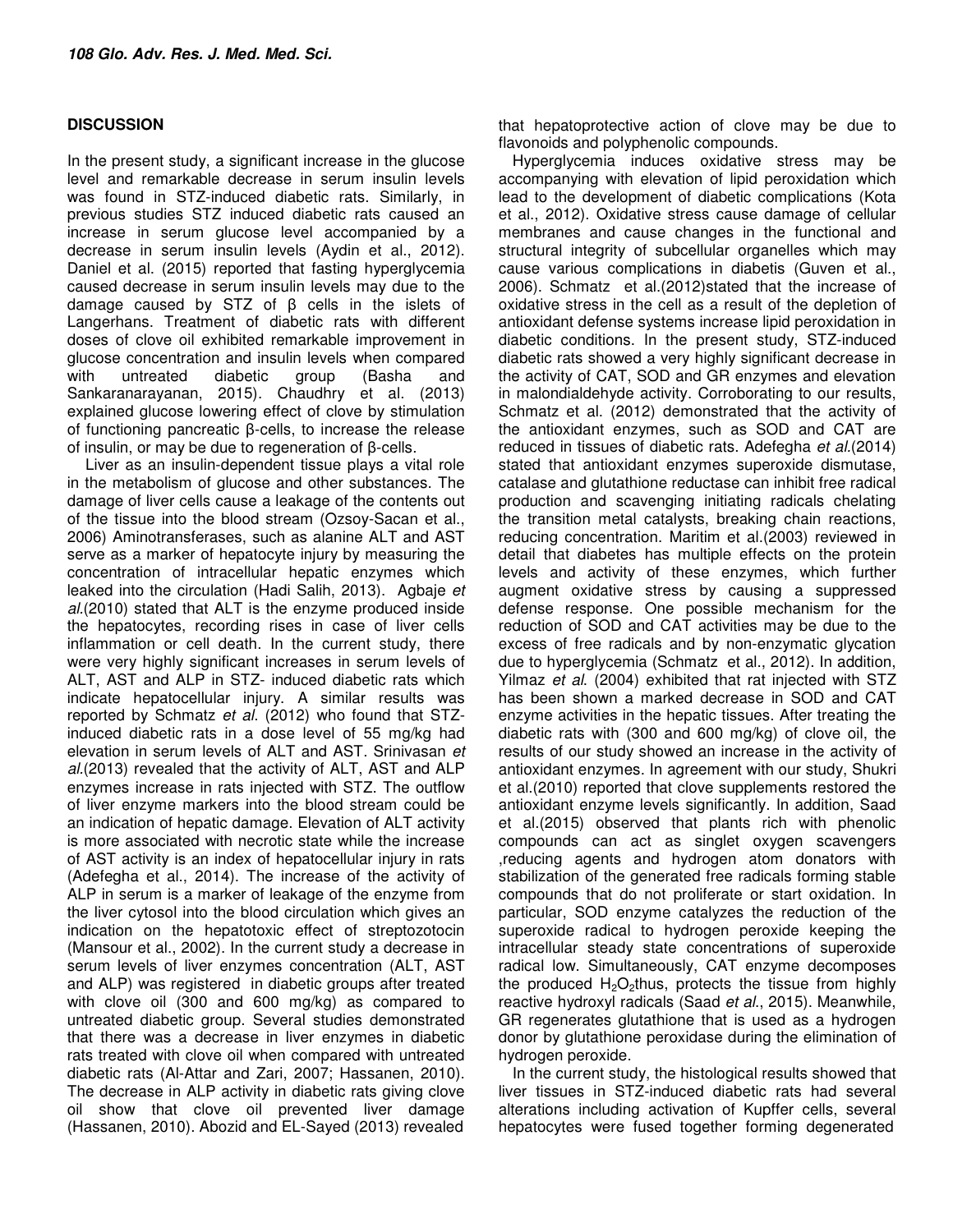areas of destroyed cells that lost their normal characters, presence of some vacuoles and markeddilation and congestion of hepatic sinusoids. A similar result reported by Sheweita et al.(2016) who reported that, STZ- induced diabetic rats revealed severe pathological changes including congestion and dilation of hepatic sinusoids. Moreover, Posuwan et al. (2013) reported that in diabetic group, cell degeneration was presented with foamy macrophage and sinusoid dilation. The damage effect of STZ could be attributed to the increase production of highly reactive intermediates of STZ, which are normally detoxified by endogenous GSH, but when present in excess can deplete GSH stores, allowing the reactive intermediate to react with and destroy hepatic cells (Khattab et al., 2013). Moreover, STZ stimulates  $H_2O_2$ generation, which cause DNA fragmentation and increase oxidative stress in liver and pancreas cells (Bolkent et al., 2008). In the present study, liver tissues in diabetic rat treated with (300 and 600 mg/kg) of clove oil showed no histopathological alteration except Kupffer cells activation in few sections. Hassanen (2010) reported that the liver of diabetic rat treated with clove oil showed no change with apparent normal hepatocytes and the treatment with essential oil recovered the membrane damage by decreasing lipid peroxidation and improving antioxidant status. In addition, Shukri et al.(2010) reported that diabetic rats treated with clove had significantly reduced necrotic cells compared to diabetic rats by 21%. That indicated faster regeneration of new liver cells in diabetic rats in the presence of clove. Eugenol sustains the liver function to near-normal by suppressing lipid peroxidation and the release of cytokines. Thus, it is clear that the mechanism of eugenol protection might result from the diminished generation of ROS and reduction in inflammatory cell infiltration and generation of cytokines from Kupffer cells (Yogalakshmi et al., 2010).

## **CONCLUSION**

This study together with existing reports demonstrates that the administration of clove oil has hepatoprotective and antioxidant effect. There for; clove oil supplementation may act as antioxidant agents and could be excellent adjuvant support in therapy of diabetes mellitus and its complications.

#### **ACKNOWLEDGEMENTS**

I wish to express my thanks and appreciation to King Abdulaziz City for Science and Technology for its financial support to the research project designated by number (PS-35-447) which enabled me in the provision of requirements and necessary substances for the project of research.

#### **REFERENCES**

- Abozid M, EL-Sayed S (2013). Antioxidant and protective effect of clove extracts and clove essential oil on hydrogen peroxide treated rats", Int. J. Chem. Tech. Res. 5(4): 1477-1485.
- Adefegha S, Oboh G, Adefegha O, Boligon A, Athayde M (2014). Antihyperglycemic, hypolipidemic, hepatoprotective and antioxidative effects of dietary clove (Szyzgium aromaticum) bud powder in a highfat diet/streptozotocin-induced diabetes rat model", J. Sci. Food and Agric. 94 (13): 2726-2737.
- Agbaje E, Adeneye A, Daramola A (2010). Biochemical and toxicological studies of aqueous extract of Syzigium aromaticum (L.) Merr. and Perry (Myrtaceae) in rodents", Afr. J. Trad. Complementary and Alternative Med. 6(3).
- Al-Attar A (2010). Physiological effects of some plant oils supplementation on streptozotocin-induced diabetic rats". Res. J. Med. Med. Sci. 5 (1): 55-71.
- Al-Attar A, Zari T (2007). Modulatory Effects of Ginger and Clove Oils on Physiological Responses in Streptozotocin-Induced Diabetic Rats". Int. J. Pharmacol. 3(1): 34-40.
- Alimohammadi S, Hobbenaghi R, Javanbakht J, Kheradmand D, Mortezaee R, Tavakoli M, Khadivar F, Akbari H (2013). Protective and antidiabetic effects of extract from Nigella sativa on blood glucose concentrations against streptozotocin (STZ)-induced diabetic in rats: an experimental study with histopathological evaluation". Diagnostic Pathol. 8(1): 137.
- Alma M, Erta M, Nitz S, Kollmannsberger H (2007). Chemical composition and content of essential oil from the bud of cultivated turkish clove", Bio. Resources. 2(2): 265-269.
- Aydin M, Celík S (2012). Effects of lycopene on plasma glucose, insulin levels, oxidative stress, and body weights of streptozotocin-induced diabetic rats. Turk. J. Med. Sci.
- Bancroft D, Cook C (1998). Manual of histotechnological techniques", Edited by: Churchill Livingstone., New York : 243.
- Basha R, Sankaranarayanan C (2015). Protective role of caryophyllene, a sesquiterpene lactone on plasma and tissue glycoprotein components in streptozotocin-induced hyperglycemic rats. Journal of Acute Medicine. 5(1):9-14.
- Bolkent S, Sacan O, Karatug A, Yanardag R (2008). The effects of vitamin B6 on the liver of diabetic rats: A morphological and biochemical study", IUFS J Biol. 67(1):1-7.
- Buege J, Aust S (1978). Microsomal lipid peroxidation. Methods in enzymology. 52:302-310.
- Chaudhry Z, Chaudhry S, Naseer A, Chaudhry F (2013). Effect of Syzygium aromaticum (clove) extract on blood glucose level in streptozotocin induced diabetic rats. Pakistan Armed Forces Med. J. 63(3):323-328.
- Cortés-Rojas D, de Souza C, Oliveira W (2014). Clove (Syzygium aromaticum): a precious spice", Asian Pacific J. Tropical Biomed. 4(2): 90-96.
- Daniel E, Mohammed A, Tanko Y, Ahmed A, Adams M, Atsukwei D (2015). Effects of lycopene on thyroid profile in streptozotocininduced diabetic Wistar rats. Eur. J. Biotechnol. Biosci. 3(1):21-28.
- Erden M, Bor N (1984). Changes of reduced glutathion, glutathion reductase, and glutathione peroxidase after radiation in guinea pigs". Biochem. Med. 31(2): 217-227.
- Fayed D (2013). Improvement of the efficiency of praziquantel by Citharexylum quadrangular extract and micronutrients in murine schistosomiasis", PH.D, Ain Shams University. Egypt.
- Gayathri M, Kannabiran K (2008). Antidiabetic and ameliorative potential of Ficus bengalensis bark extract in streptozotocin induced diabetic rats", Ind. J. Clin. Biochem. 23(4): 394-400.
- Guven A, Yavuz O, Cam M, Ercan F, Bukan N, Comunoglu C, Gokce F (2006). Effects of melatonin on streptozotocin-induced diabetic liver injury in rats", Acta Histochemica. 108(2): 85-93.
- Hadi Salih D (2013). Study of Liver Function Tests and Renal Function Tests in diabetic type II patients", IOSR. J. Appl. Chem. 3(3): 42-44.
- Hassanen N (2010). Protective effct of cinnamon, clove and ginger spicces or their essential oils on oxidative stress of streptozotocininduced diavetic rats", Arab Universities J. Agric. Sci. 18, (1):137-154.